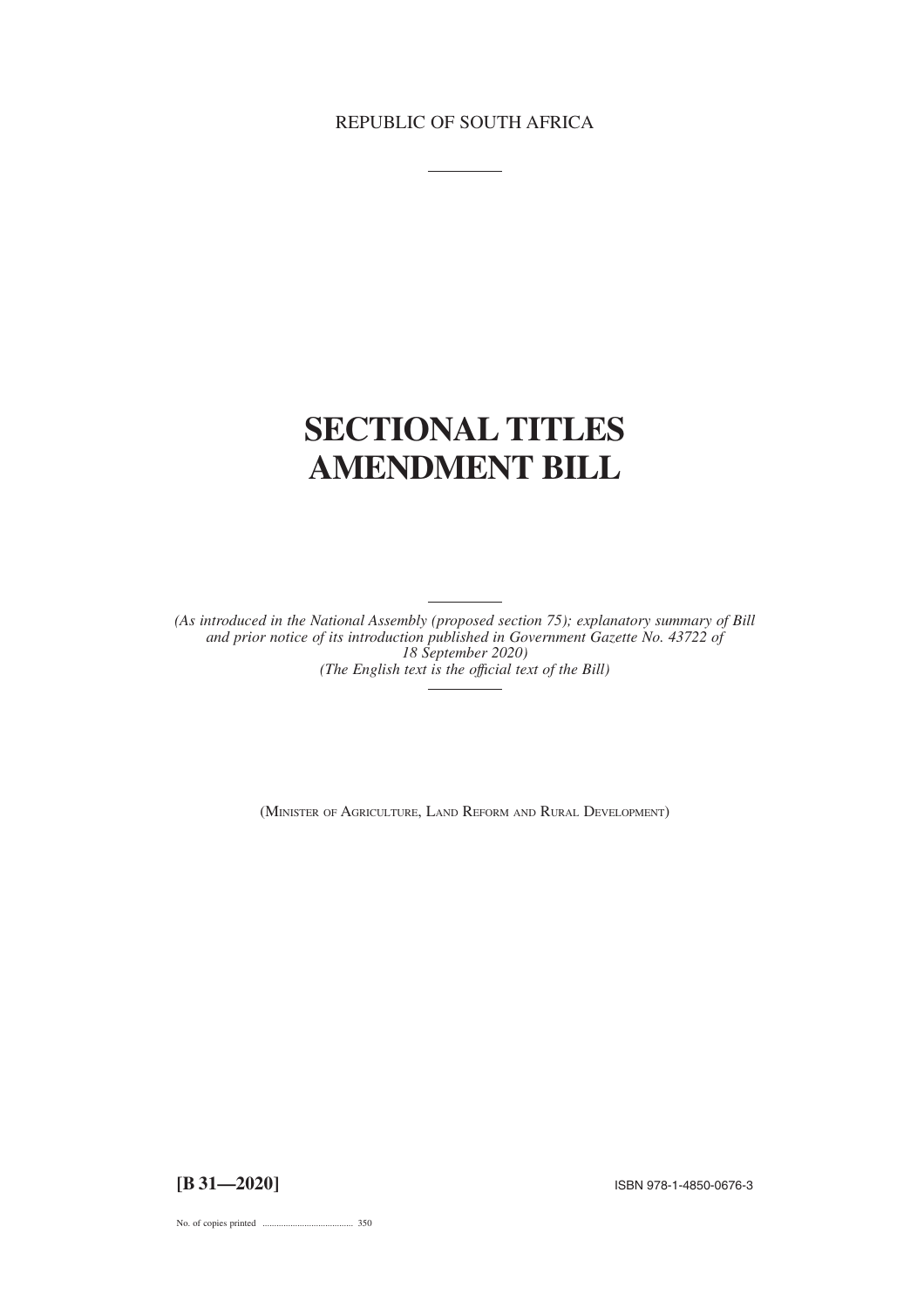#### **GENERAL EXPLANATORY NOTE:**

|  | Words in bold type in square brackets indicate omissions from<br>existing enactments. |
|--|---------------------------------------------------------------------------------------|
|  | Words underlined with a solid line indicate insertions in<br>existing enactments.     |

# **BILL**

**To amend the Sectional Titles Act, 1986, so as to amend certain definitions; to provide for the developer to answer questions put to the developer by the agents of the lessees; to provide that a certificate issued by an architect or a land surveyor must also comply with section 26(2) of the Spatial Planning and Land Use Management Act, 2013; to further provide for the amendment of sectional plans in respect of exclusive use areas; to further provide for the amendment and cancellation of a sectional plan upon an order of the court; to provide for the noting of a title deed in respect of the lapsing of a reservation in terms of section 25; to provide for a lease of part of the common property with the consent of the holders of registered real rights; to amend the provisions relating to the alienation of common property; to further provide for the cancellation of a mortgaged section and mortgaged exclusive use area; to also provide for a developer to submit a plan for subdivision or consolidation to the Surveyor-General for approval to subdivide, consolidate and to extend a section; to extend the registration of subdivision of a section, the consolidation of sections, and the extension of sections to a developer; to provide for the filing of replacement documentation in respect of lost or destroyed documentation; to amend the provisions relating to the extension of a scheme; to amend the provisions relating to participation quotas of sections; to regulate the membership of the sectional titles regulations board; to amend the transitional provisions; and to provide for matters connected therewith.**

**BE IT ENACTED** by the Parliament of the Republic of South Africa, as follows:-

**Amendment of section 1 of Act 95 of 1986, as amended by section 1 of Act 63 of 1991, sections 1 and 11 of Act 7 of 1992, section 1 of Act 15 of 1993, section 1 of Act 44 of 1997, Proclamation No. R. 9 of 1997, section 1 of Act 29 of 2003, section 1 of Act 7 of 2005, section 1 of Act 6 of 2006, section 1 of Act 11 of 2010, section 20 of Act 8 of 2011 and section 1 of Act 33 of 2013**

**1.** Section 1 of the Sectional Titles Act, 1986 (Act No. 95 of 1986) (hereinafter referred to as the principal Act), is hereby amended—

*(a)* by the substitution for the definition of ''exclusive use area'' of the following 10 definition:

> '' **'exclusive use area'** means a part or parts of the common property for the exclusive use by the owner or owners of one or more sections or by the occupant or occupants thereof recognised by law, as contemplated in this Act;''; and

*(b)* by the substitution for the definition of ''Sectional Titles Schemes Management Act'' of the following definition:

15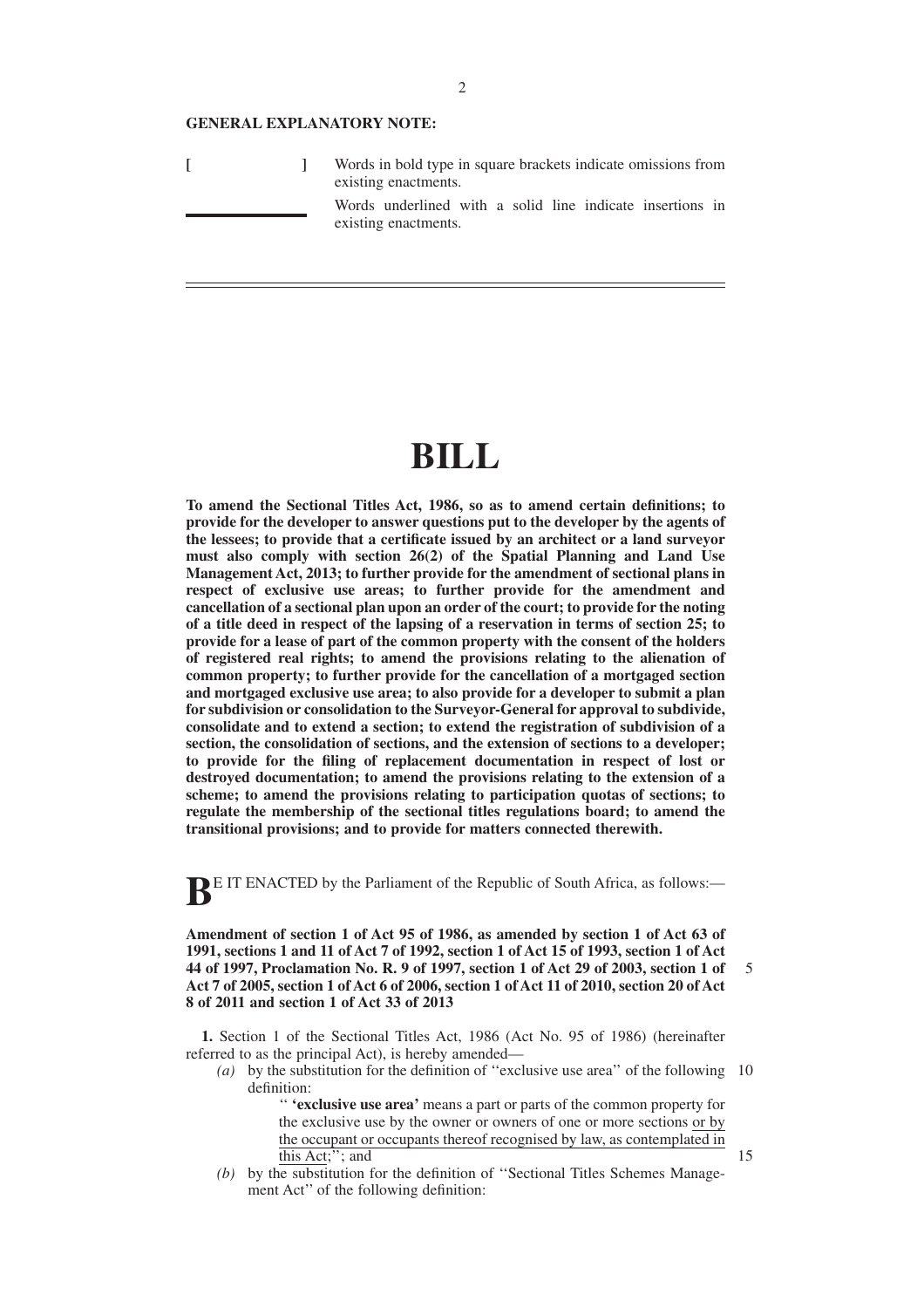'' **'Sectional Titles Schemes Management Act'** means the Sectional Titles Schemes Management Act, **[2010]** 2011 (Act No. 8 of 2011;''.

## **Amendment of section 4 of Act 95 of 1986, as amended by section 2 of Act 63 of 1991, section 2 of Act 15 of 1993, sections 2 and 30 of Act 44 of 1997, section 2 of Act 29 of 2003 and section 2 of Act 33 of 2013**

**2.** Section 4 of the principal Act is hereby amended by the substitution in subsection (3) for paragraph *(b)* of the following paragraph:

 $''(b)$  a meeting contemplated in paragraph  $(a)(i)$  has been held and the developer has been available thereat to provide the particulars contemplated in the said paragraph, and has answered all reasonable questions put to the developer by the lessees or their respective agents present: Provided that a developer need not comply with this subsection if all such lessees have stated in writing that they are aware of their rights which shall also be set out in such statement and that they do not wish to purchase the proposed units which they occupy and a conveyancer has certified in writing that such statements have been received in respect of all the units in question: Provided further that a share block company applying for the approval of a development scheme need not comply with the requirements of this subsection if that share block company has, within a period of two years before such application, already complied with section 11A of the Share Blocks Control Act, 1980 (Act No. 59 of 1980).''. 10 15  $20$ 

## **Amendment of section 7 of Act 95 of 1986, as amended by section 4 of Act 63 of 1991, section 3 of Act 44 of 1997 and section 3 of Act 29 of 2003**

**3.** Section 7 of the principal Act is hereby amended by the substitution in subsection (2) for paragraph *(a)* of the following paragraph:

- "(a) a certificate issued by an architect or a land surveyor stating that the proposed 25 division into sections and common property—
	- (i) is not contrary to any operative town planning scheme, statutory plan or conditions subject to which a development was approved in terms of any law, that may affect the development; and
	- (ii) complies with section 26(2) of the Spatial Planning and Land Use 30 Management Act, 2013 (Act No. 16 of 2013);''.

#### **Amendment of section 14 of Act 95 of 1986, as amended by section 8 of Act 63 of 1991, section 4 of Act 7 of 1992, section 5 of Act 11 of 2010 and section 3 of Act 33 of 2013**

**4.** Section 14 of the principal Act is hereby amended—

*(a)* by the substitution for subsection (3) of the following subsection:

''(3) If in the opinion of the Surveyor-General any person could be prejudiced by an incorrect sectional plan, he or she shall advise the registrar as to which sections or exclusive use areas are affected by any such defect in question, and thereafter no transfer of such section and its 40 undivided share in the common property or the registration of a real right therein, or the cession of an exclusive use area, shall be registered until the defect in the sectional plan has been rectified, unless the registrar is satisfied that the delay in causing the defective sectional plan to be rectified will cause undue hardship and the person in whose favour 45 transfer of the section and its undivided share in the common property or of a real right therein, or cession of an exclusive use area, is to be registered, consents in writing to the transfer or other registration being effected prior to the rectification of the defect.'';

#### *(b)* by the substitution for subsection (5) of the following subsection: ''(5) The Surveyor-General shall advise the registrar and the local authority of any alteration, amendment or substitution of a sectional plan in terms of subsection (1) which affects the description or extent of any section or exclusive use area, and thereupon the registrar shall make the necessary endorsements reflecting any change of description or extent 55upon the deeds registry copy of the sectional title deed and upon any other registered document affected by such change, and shall likewise 50

5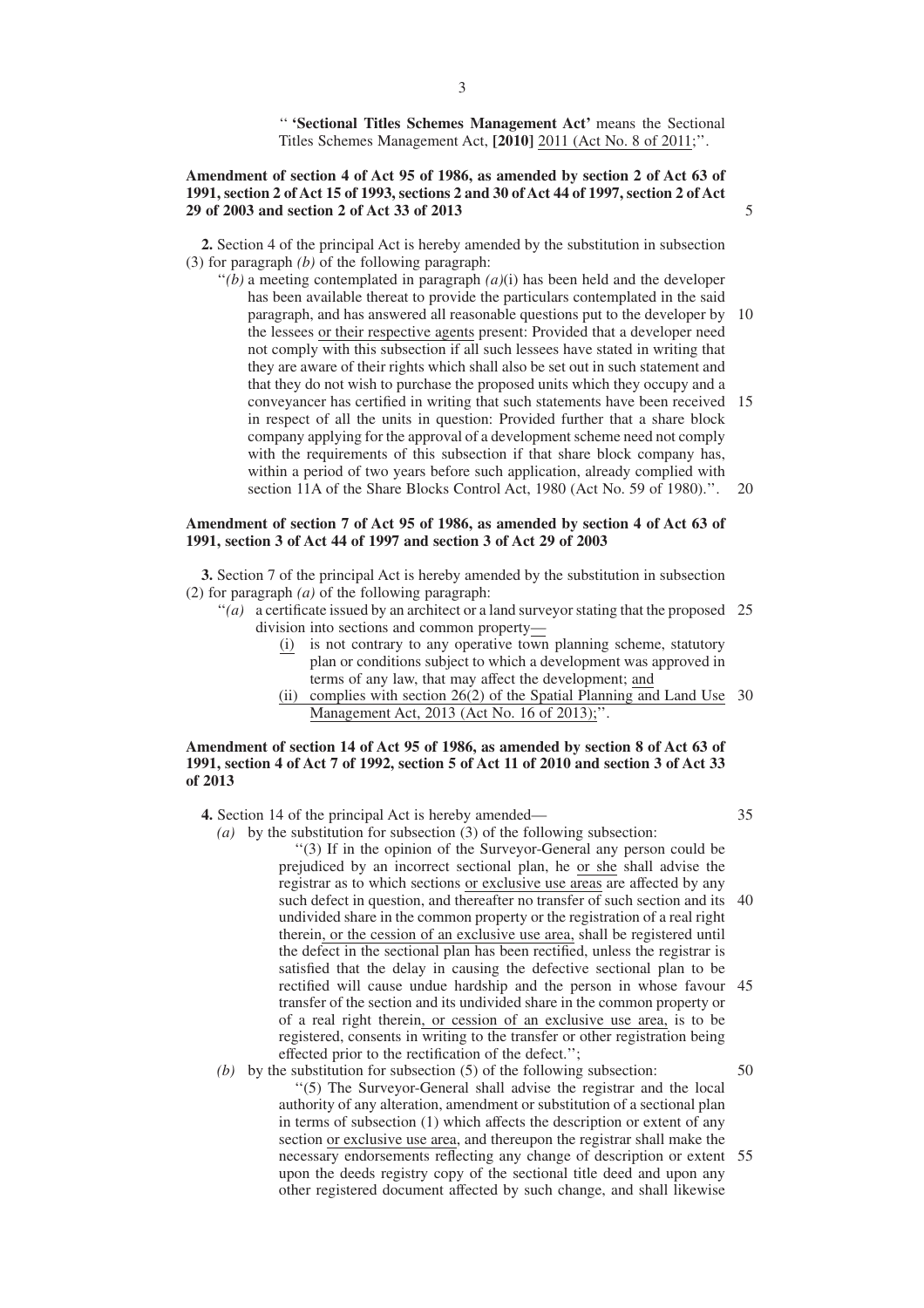endorse the owner's or holder's copy of that sectional title deed or any such other registered document whenever subsequently lodged at the deeds registry for any purpose.''; and

*(c)* by the addition in subsection (8) of the following paragraph, the existing subsection becoming paragraph *(a)*:

5

 $''(b)$  The provisions of section 49(3) to 49(5) apply, with the necessary changes, in instances where a body corporate is in existence upon cancellation of the sectional plan by an order of the Court.''.

## **Amendment of section 15B of Act 95 of 1986, as amended by section 10 of Act 63 of 1991, section 10 of Act 44 of 1997, section 2 of Act 6 of 2006, section 6 of Act 11 of** 10 **2010, section 20 of Act 8 of 2011 and section 4 of Act 33 of 2013**

**5.** Section 15B of the principal Act is hereby amended by the deletion in subsection (1) of the word ''and'' at the end of paragraph *(c)*, the insertion of the word ''and'' at the end of paragraph *(d)* and the addition of the following paragraph:

 $''(e)$  the registrar must note the lapsing on the title deed of the right so reserved, if 15 available, where a right in respect of a reservation in terms of section 25 has lapsed, on application by the developer or by the body corporate in instances where the developer is no longer in existence: Provided that where the title deed of the right is not available, an affidavit must be submitted by the developer or by the body corporate, as the case may be, to the effect that the title deed to such right is not available, whereupon the registrar must endorse the deeds registry duplicate thereof, and, if the original title deed is at any time lodged with the registrar, he or she must make a similar endorsement thereon.''. 20

## **Amendment of section 17 of Act 95 of 1986, as amended by section 11 of Act 63 of** 25 **1991, section 11 of Act 44 of 1997, section 53 of Act 24 of 2003, section 4 of Act 29 of 2003, section 1 of Act 11 of 2005, section 5 of Act 6 of 2006, section 20 of Act 8 of 2011 and section 5 of Act 33 of 2013**

**6.** Section 17 of the principal Act is hereby amended—

*(a)* by the substitution in subsection (4) for paragraph *(b)* of the following 30 paragraph:

> $''(b)$  Where pursuant to subsection  $(1)$  it is sought to let land which forms part of the common property or a portion thereof on which a section or part of a section is erected, the registrar shall not register the lease, unless it is made subject to any right which the owner of the section 35 or part of the section may have, as well as the rights of holders of real rights in terms of sections 25 and 27.'';

*(b)* by the substitution for subsection (4B) of the following subsection:

 $\lq(4B)$  *(a)* Where in terms of subsection (1) it is sought to alienate a portion of land on which an exclusive use area or part thereof is 40 registered, the registrar shall not register the transfer, unless the registration of the exclusive use area **[or part thereof]** has been cancelled with the written consent of the holder.

*(b)* The registrar shall notify the Surveyor-General and the local authority when the registration of an exclusive use area **[or part thereof]** 45 has been cancelled in terms of paragraph *(a)*, and on receipt of such a notice the Surveyor-General shall make the necessary amendments on the original sectional plan and on the deeds registry copy of the sectional plan.''; and

*(c)* by the substitution for subsection (4C) of the following subsection: ''(4C) **[The provisions of subsection (4B) shall apply with the necessary changes where,]** Where in terms of subsection (1), it is sought to alienate a portion of land on which a real right of extension in terms of section **[25]** 25(1) or any part of such right is registered, the registrar shall not register the transfer, unless the registration of such real right or part thereof has been cancelled with the written consent of the holder thereof.''. 50 55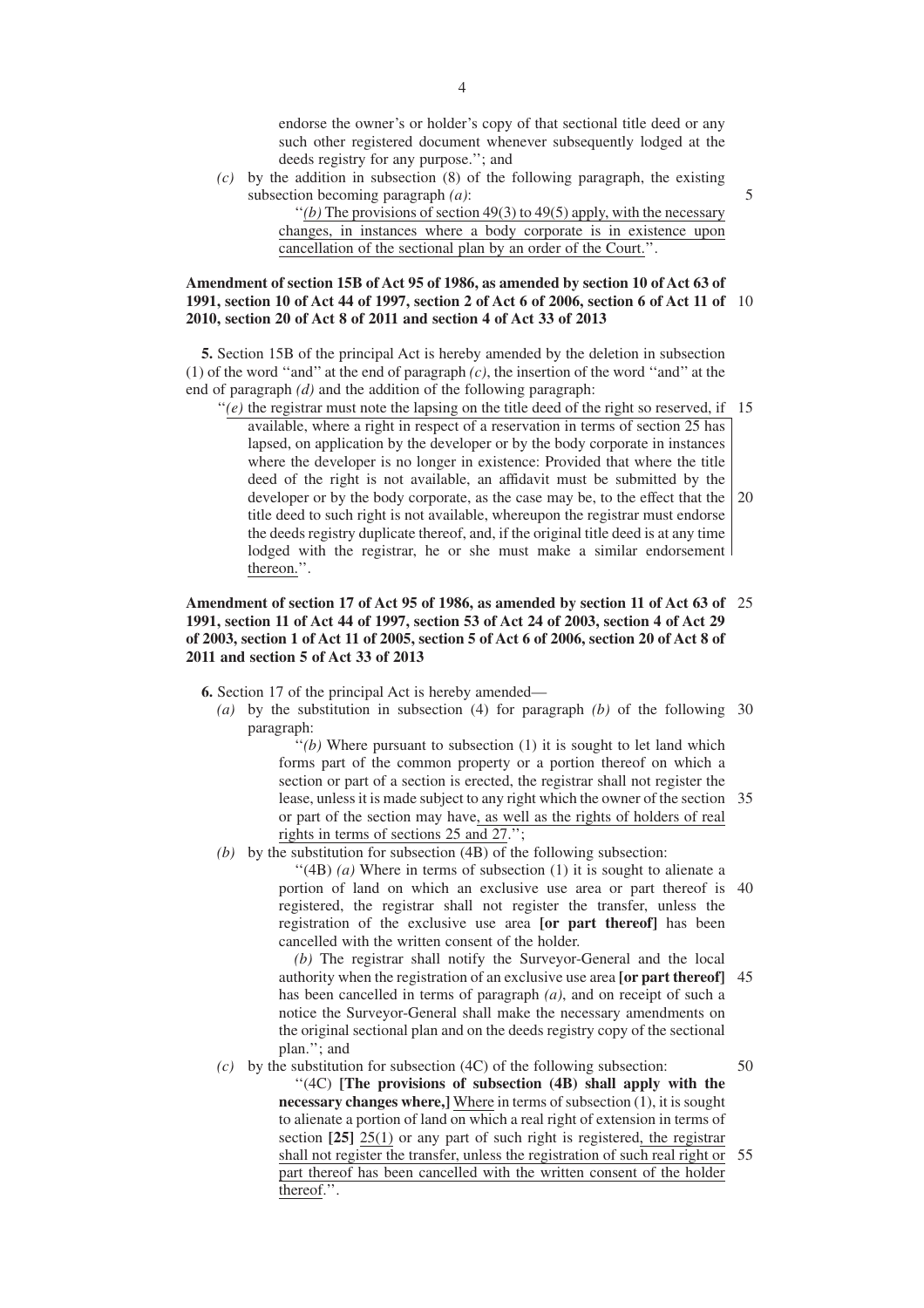#### **Substitution of section 18 of Act 95 of 1986, as amended by section 6 of Act 33 of 2013**

**7.** The following section is hereby substituted for section 18 of the principal Act:

#### ''**Transfer of mortgaged unit, undivided share, common property or land, and cession of mortgaged lease or real right**

**18.** The provisions of sections 56 and 57 of the Deeds Registries Act shall apply with the necessary changes to the transfer of any mortgaged unit or undivided share in a unit, the cession of any mortgaged lease of a unit or undivided share in a unit, the cession of any mortgaged real right in or over a unit or an undivided share in a unit, the cession of any mortgaged real right under sections 25 and 27 of this Act or an undivided share therein, **[and]** the transfer under section 17 of this Act of any mortgaged common property or land or an undivided share therein and the cancellation under section 17 of any mortgaged section and exclusive use area, and real right under section 25.''. 10 15

## **Amendment of section 21 of Act 95 of 1986, as amended by section 14 of Act 44 of 1997 and section 20 of Act 8 of 2011**

**8.** Section 21 of the principal Act is hereby amended by the insertion after subsection (1) of the following subsection:

 $''(1)$ . The provisions of subsection  $(1)$  apply with the necessary changes where a developer, prior to the establishment of a body corporate, intends to subdivide his or her section or to consolidate two or more sections registered in his or her name.".  $20$ 

#### **Amendment of section 22 of Act 95 of 1986, as amended by section 12 of Act 63 of 1991 and section 15 of Act 44 of 1997** 25

**9.** Section 22 of the principal Act is hereby amended—

- *(a)* by the insertion after subsection (1) of the following subsection: "(1A) The provisions of subsection (1) apply with the necessary changes where a developer, prior to the establishment of a body corporate, wishes to register a sectional plan of subdivision of a 30 section.":
- *(b)* by the insertion in subsection (2) of the following paragraph after paragraph *(c)*:
	- $f'(c)$  any lease or other deed embodying any other real right registered

against the section at the time of subdivision, if available: Provided that where the lease or other deed embodying the real right is not available, an affidavit must be submitted by the owner or developer, as the case may be, to the effect that the lease or other deed is not available, whereupon the registrar must endorse the deeds registry duplicate thereof, and, if the original lease or 40 other deed is at any time lodged with the registrar, he or she must make a similar endorsement thereon;''; 35

- *(c)* by the substitution in subsection (2) for paragraph *(d)* of the following paragraph:
	- "(d) certificates of registered sectional title in the prescribed form for 45 each of the new sections and their undivided shares in the common property created by the subdivision, made out in favour of the owner **[or, in the case of a partition, in favour of the persons entitled thereto in terms of the partition agreement]**;'';

*(d)* by the deletion in subsection (2) of paragraph *(e)*; and

*(e)* by the insertion after subsection (2) of the following subsection:

" $(2A)$  (*a*) Where an application as contemplated in subsection (1) is made by a developer, such application must also be accompanied by an affidavit by such developer to the effect that at the date of the application, no unit in the scheme has been sold, donated or exchanged, or if a unit was so alienated but not yet registered in the name of the acquirer, the 55

5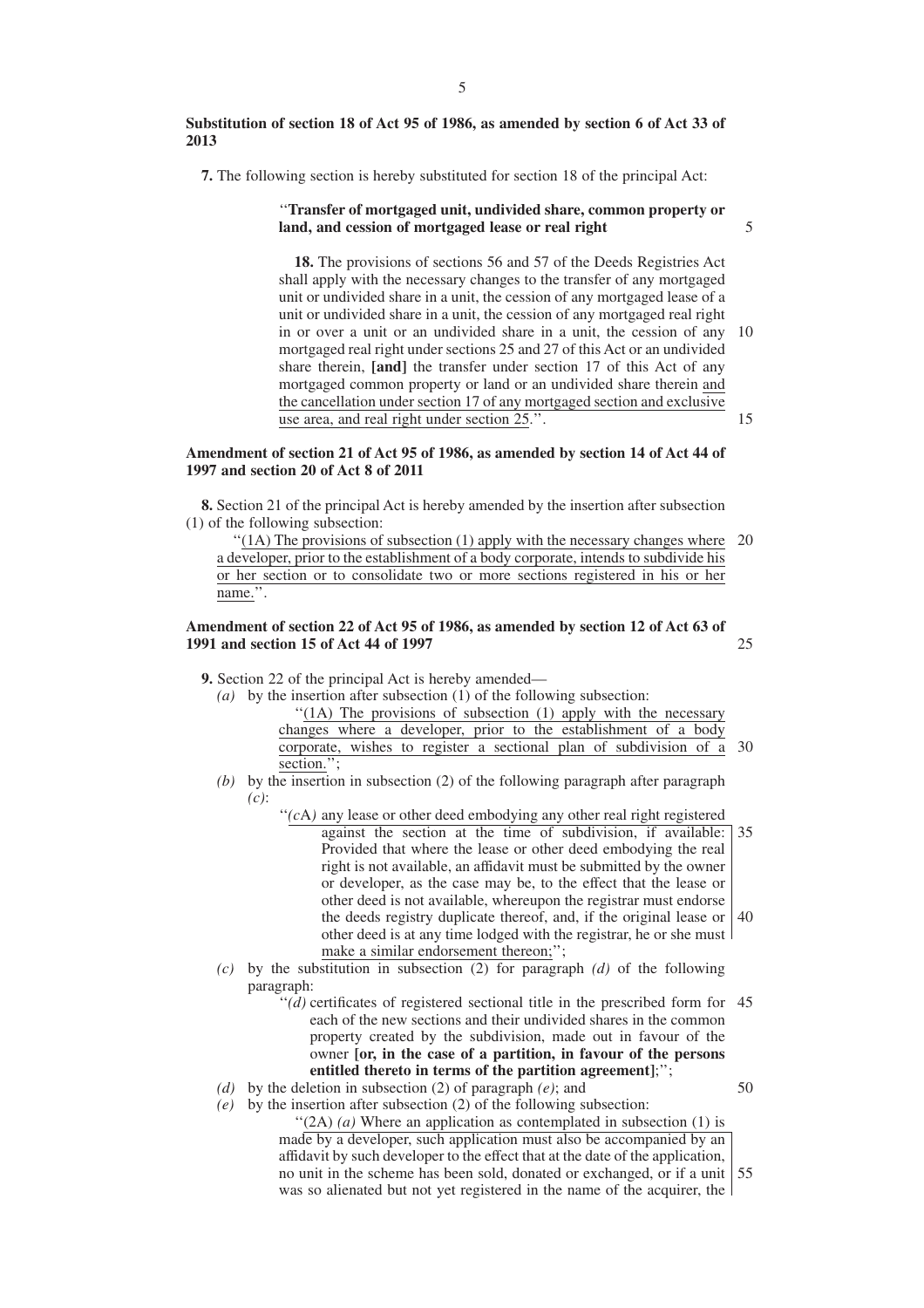developer had disclosed in writing to the acquirer thereof that application has been made for the registration of the sectional plan of subdivision of the relevant section.

*(b)* A deed of alienation in which the subdivision has not been disclosed, shall be voidable at the option of the acquirer.''.

5

#### **Amendment of section 23 of Act 95 of 1986, as amended by section 13 of Act 63 of 1991 and section 16 of Act 44 of 1997**

**10.** Section 23 of the principal Act is hereby amended—

- *(a)* by the insertion after subsection (1) of the following subsection: "(1A) The provisions of subsection (1) apply with the necessary
	- changes where a developer, prior to the establishment of a body corporate, wishes to register a sectional plan of consolidation of two or more sections."; 10
- *(b)* by the insertion in subsection (2) of the following paragraph after paragraph *(c)*: 15
	- $f'(c)$  any lease or other deed embodying any other real right registered against the section at the time of consolidation, if available: Provided that where the lease or other deed embodying the real right is not available, an affidavit must be submitted by the owner or developer, as the case may be, to the effect that the lease or other deed is not available, whereupon the registrar must endorse the deeds registry duplicate thereof, and, if the original lease or other deed is at any time lodged with the registrar, he or she must make a similar endorsement thereon;''; and 20
- *(c)* by the insertion after subsection (2) of the following subsection: ''(2A) *(a)* Where an application as contemplated in subsection (1) is made by a developer, such application must also be accompanied by an affidavit by such developer to the effect that at the date of the application, no unit in the scheme has been sold, donated or exchanged, or if a unit was so alienated but not yet registered in the name of the acquirer, the developer had disclosed in writing to the acquirer thereof that application has been made for the registration of the sectional plan of consolidation of the relevant sections. 25 30

*(b)* A deed of alienation in which the consolidation has not been disclosed, shall be voidable at the option of the acquirer.''.

### **Amendment of section 24 of Act 95 of 1986, as amended by section 14 of Act 63 of 1991, sections 17 and 29 of Act 44 of 1997, section 5 of Act 29 of 2003, section 2 of Act 7 of 2005, section 7 of Act 11 of 2010 and section 20 of Act 8 of 2011**

**11.** Section 24 of the principal Act is hereby amended—

*(a)* by the insertion after subsection (3) of the following subsection: "(3A) The provisions of subsection (3) apply with the necessary changes where a developer, prior to the establishment of a body corporate, intends to extend the boundaries or floor area of his or her section."; 40

*(b)* by the deletion in subsection (6) of the word ''and'' at the end of paragraph *(d)* 45 and the insertion of the following paragraph after paragraph *(d)*:

- "(dA) any lease or other deed embodying any other real right registered against the section at the time of extension, if available: Provided that where the lease or other deed embodying the real right is not available, an affidavit must be submitted by the owner or developer, as the case may be, to the effect that the lease or other deed is not available, whereupon the registrar must endorse the deeds registry duplicate thereof, and, if the original lease or other deed is at any time lodged with the registrar, he or she must make a similar endorsement thereon; and''; and 50 55
- *(c)* by the insertion after subsection (6A) of the following subsection:

(6AA) *(a)* Where an application as contemplated in subsection (6) is made by a developer, such application must also be accompanied by an affidavit by such developer to the effect that at the date of the application,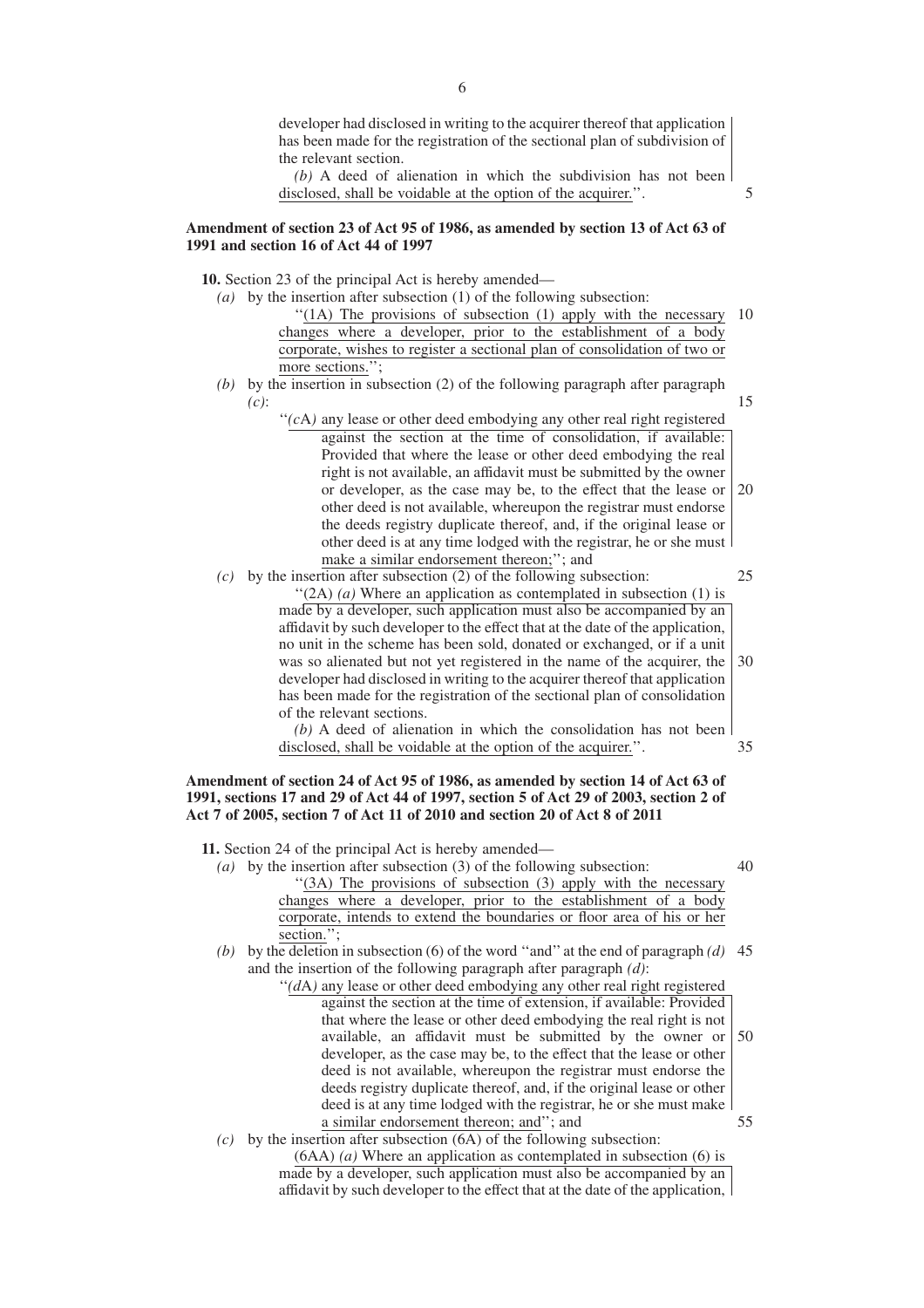no unit in the scheme has been sold, donated or exchanged, or if a unit was so alienated but not yet registered in the name of the acquirer, the developer had disclosed in writing to the acquirer thereof that application has been made for the registration of the sectional plan of extension of the relevant section.

5

*(b)* A deed of alienation in which the extension has not been disclosed, shall be voidable at the option of the acquirer.''.

## **Amendment of section 25 of Act 95 of 1986, as amended by section 15 of Act 63 of 1991, section 6 of Act 7 of 1992, section 18 of Act 44 of 1997, section 6 of Act 29 of 2003, section 3 of Act 7 of 2005, sections 8 and 20 of Act 11 of 2010, section 20 of Act** 10 **8 of 2011 and section 8 of Act 33 of 2013**

**12.** Section 25 of the principal Act is hereby amended—

*(a)* by the insertion after subsection (2) of the following subsection:

''(2A) A registrar of deeds must, if any of the documentation referred to in subsection (2)  $(a)$ ,  $(b)$ ,  $(c)$ ,  $(d)$  or  $(g)$  has been lost or destroyed, on written application by the body corporate or if a body corporate has not been established, on written application by the developer, and in the prescribed form and manner, file such replacement documentation in the relevant sectional title register.''; 15

*(b)* by the substitution in subsection (5A) for paragraph *(a)* of the following 20 paragraph:

"(*a*) If the right reserved in terms of subsection (1) is exercised, the developer or his or her successor in title shall immediately after completion of the relevant unit or exclusive use area apply for the registration of the relevant plan of extension and the inclusion of such 25 unit or exclusive use area in the relevant sectional title register.'';

*(c)* by the substitution for subsection (6) of the following subsection:

''(6) If no reservation was made by a developer in terms of subsection (1), or if such a reservation was made and for any reason has lapsed, the right to extend a scheme including land contemplated in section 26, shall vest in the body corporate which shall be entitled, subject to this section, section  $5(1)(b)$  of the Sectional Titles Schemes Management Act and after compliance, with the necessary changes, with the requirements of paragraphs  $(a)$ ,  $(b)$ ,  $(c)$ ,  $(d)$  and  $(g)$  of subsection  $(2)$ , to obtain a certificate of real right in the prescribed form in respect thereof: Provided that the body corporate shall only exercise, alienate or transfer such right with the written consent of all the members of the body corporate, the mortgagees of the units and real rights over the units, and the holders of registered real rights over the units in the scheme and who shall not withhold such consent without good cause in law."; 30 35 40

- *(d)* by the substitution in subsection (10) for paragraph *(c)* of the following paragraph:
	- $f'(c)$  the certificate of real right by which the reservation in terms of subsection (1) or (6) is held**[, together with any sectional mortgage bond registered against the certificate of real right** 45 **and the consent of the mortgagee to the substitution of the sections depicted on the sectional plan of extension and their undivided shares in the common property, as security in lieu of the real right held under the certificate of real right mortgaged under the bond]**;''; 50
- *(e)* by the substitution in subsection  $(10)(dA)$  for the words preceding subparagraph (i) of the following words:

''any mortgage bond **[which may be affected by]** registered against the certificate of real right, together with the consent of the mortgagee to the registration of the extension of the scheme and the endorsement of such 55 bond to the effect that it is attached to—''; and

- *(f)* by the substitution in subsection  $(10)(dA)$  for subparagraphs (i) and (ii) of the following subparagraphs respectively:
	- ''(i) each section **[shown on the sectional plan]** and its undivided share in the common property as well as all exclusive use areas, shown on 60the sectional plan;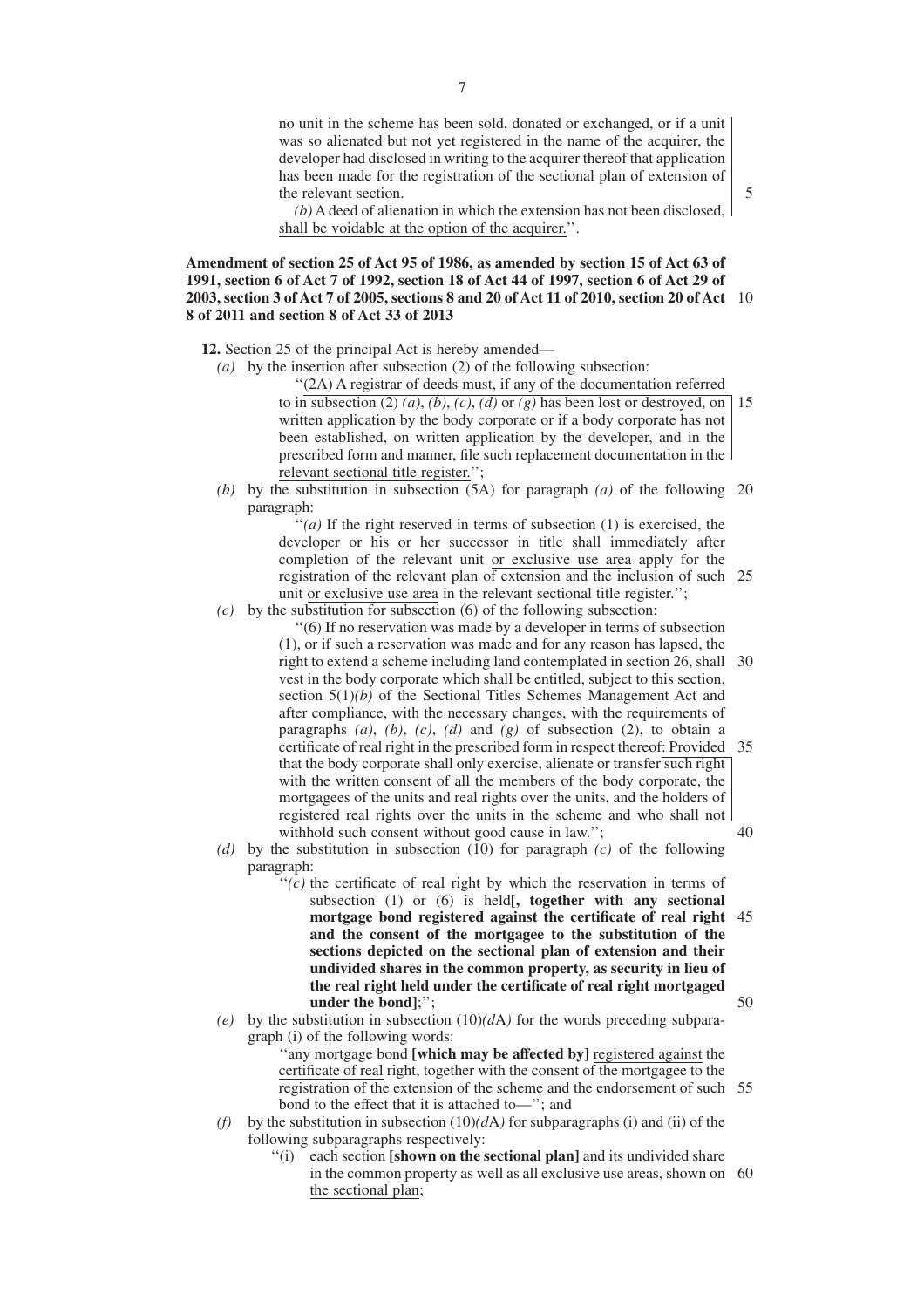(ii) the certificate or certificates of real right **[in respect of a right of exclusive use]** as contemplated by subsection (10)*(d)* and section  $27(1)$ ; and".

#### **Amendment of section 26 of Act 95 of 1986, as amended by section 16 of Act 63 of 1991, section 19 of Act 44 of 1997, section 7 of Act 29 of 2003, section 3 of Act 6 of 2006 and section 20 of Act 8 of 2011** 5

**13.** Section 26 of the principal Act is hereby amended by the addition of the following subsections:

 $\cdot$ (8) The provisions of subsections (4) to (7) apply with the necessary changes to instances where land, to extend the common property, is purchased or acquired by the developer.  $10$ 

(9) *(a)* Where a developer purchases or otherwise acquires land to extend the common property, an affidavit by such developer must be submitted to the registrar, to the effect that at the date of purchase or acquisition of such land no unit in the scheme has been sold, donated or exchanged, or if a unit was so alienated but not yet registered in the name of the acquirer, the developer had disclosed in writing to the acquirer thereof that application has been made for the registration of a plan of extension of the common property. 15

*(b)* A deed of alienation in which the extension has not been disclosed, shall be voidable at the option of the acquirer.''.

## **Amendment of section 27 of Act 95 of 1986, as amended by section 17 of Act 63 of 1991, section 20 of Act 44 of 1997, section 8 of Act 29 of 2003, section 4 of Act 7 of 2005, section 9 of Act 11 of 2010, section 20 of Act 8 of 2011 and section 9 of Act 33 of 2013**

**14.** Section 27 of the principal Act is hereby amended by the insertion after subsection 25 (5) of the following subsection:

''(5A) The provisions of subsection (5) apply with the necessary changes to the cancellation of a right to exclusive use of part of the common property registered in favour of a developer: Provided that such right may be cancelled by the developer prior to the establishment of a body corporate, with the written consent 30 of the mortgagee of the exclusive use area, by means of the registration of a unilateral notarial deed of cancellation.''.

#### **Amendment of section 32 of Act 95 of 1986, as amended by section 30 of Act 44 of 1997 and section 20 of Act 8 of 2011**

**15.** Section 32 of the principal Act is hereby amended—

35

20

*(a)* by the substitution for subsection (1) of the following subsection: ''(1) Subject to the provisions of section **[48]** 17 of the Sectional Titles Schemes Management Act, in the case of a scheme for residential purposes only as defined in any applicable operative town planning scheme, statutory plan or conditions subject to which a development was approved in terms of any law the participation quota of a section shall be a percentage expressed to four decimal places, and arrived at by dividing the floor area, correct to the nearest square metre, of the section by the floor area, correct to the nearest square metre, of all the sections in the building or buildings comprised in the scheme.''; and 40 45

*(b)* by the substitution in subsection (2) of the words preceding paragraph *(a)* of the following words:

> ''(2) Subject to the provisions of section **[48]** 17 of the Sectional Titles Schemes Management Act, in the case of a scheme other than a scheme referred to in subsection (1), the participation quota of a section shall be 50a percentage expressed to four decimal places, as determined by the developer: Provided that—''.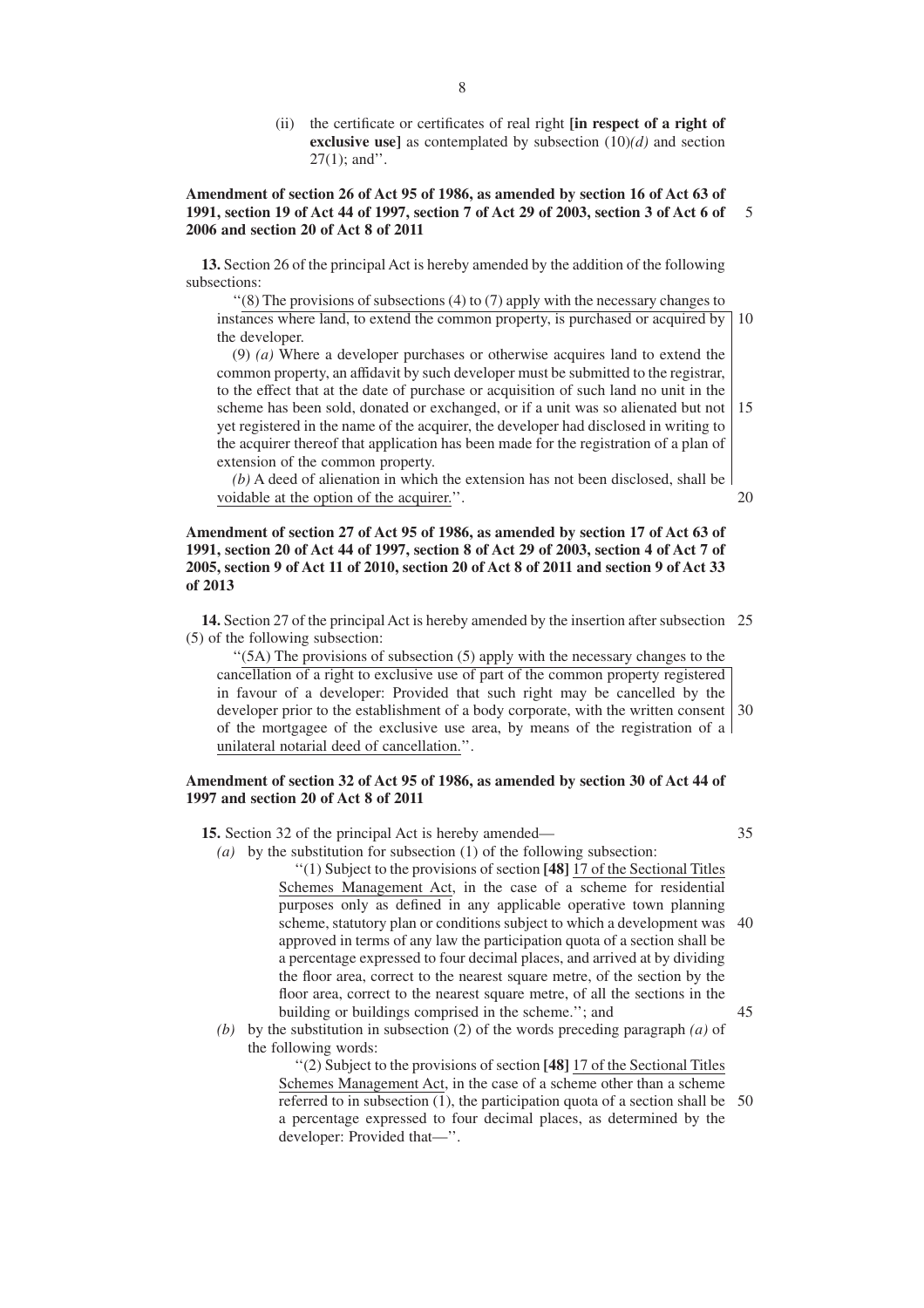## **Amendment of section 54 of Act 95 of 1986, as amended by section 22 of Act 63 of 1991, section 11 of Act 7 of 1992, section 26 of Act 44 of 1997, section 13 of Act 11 of 2010 and section 8 of Act 4 of 2011**

**16.** Section 54 of the principal Act is hereby amended—

- (a) by the substitution in subsection  $(2)(c)$  for the words preceding subparagraph (i) of the following words: 5
	- $''(c)$  **[seven]** nine members appointed by the Minister, who shall consist of the following persons—'';
- *(b)* by the substitution in subsection  $(2)(c)$  for subparagraph *(i)* of the following subparagraph:
	- ''(i) **[a conveyancer]** two conveyancers nominated by the **[Executive Council of the Law Society of the Republic of]** South **[Africa]** African Legal Practice Council;'';
- *(c)* by the deletion in subsection  $(2)(c)$  of the word "and" at the end of subparagraph (v), the insertion of the word ''and'' at the end of subparagraph 15 (vi), and the addition of the following subparagraph:
	- "(vii) an officer occupying an office mentioned in section  $2(1)(b)$  of the Deeds Registries Act, alternatively, an officer contemplated in section  $2(1)(c)$  of the said Act.";
- *(d)* by the substitution for subsection (5) of the following subsection: "(5) When any nomination in terms of subsection  $(2)(c)(i)$ , (ii), (iii), **[or]** (iv), or (v) becomes necessary, the body concerned shall at the request of the Director-General of Rural Development and Land Reform furnish the nomination required for appointment to the regulation board, within a period of 60 days from the date of such request, failing which the 25 Minister may appoint, subject to the provisions of that subsection, any suitable person as a member in place of the person he or she would have appointed if the said body had not so failed to nominate a person.''; and  $20$

*(e)* by the insertion after subsection (9) of the following subsection:

 $\cdot$  (9A) The provisions of subsections (6), (7), (8) and (9) are, with the necessary changes, applicable to the appointment of an alternate member. 30

### **Amendment of section 55 of Act 95 of 1986, as amended by section 23 of Act 63 of 1991, section 10 of Act 7 of 1992, section 3 of Act 15 of 1993, section 17 of Act 170 of 1993, section 27 of Act 44 of 1997 and section 20 of Act 8 of 2011**

**17.** Section 55 of the principal Act is hereby amended by the addition of the following subsection, the existing section becoming subsection (1):

''(2) Regulations made by the Minister shall be published in the *Gazette* at least one month before the date specified in the relevant notice as the date of commencement thereof.''.

### **Amendment of section 60 of Act 95 of 1986, as amended by section 25 of Act 63 of 1991, section 4 of Act 15 of 1993, section 28 of Act 44 of 1997, section 14 of Act 11 of 2010 and section 20 of Act 8 of 2011**

**18.** Section 60 of the principal Act is hereby amended by the substitution for subsection (3) of the following subsection:

 $''(3)$  (a) Where an owner has, prior to the commencement of this Act, acquired in terms of an agreement or been granted in terms of rules made under the Sectional Titles Act, 1971, the right to the exclusive use of a part or parts of common property, the body corporate concerned shall, if so requested after the commencement date by the owner, **[transfer]** cede such right to the owner by the registration of a notarial deed entered into by the parties, in which the body corporate shall represent the owners of all relevant sections as transferor. 50

*(b)* The notarial deed of the cession of the right to exclusive use as referred to in paragraph *(a)*, must be accompanied by a sectional plan on which is delineated, in the manner prescribed in terms of section  $5(3)(f)$ , a part or parts of the common property for the exclusive use by the owner or owners of one or more sections: Provided that no such delineation shall be made on the sectional plan in terms of this subsection if such delineation will encroach upon a prior delineation on the 55

40

45

35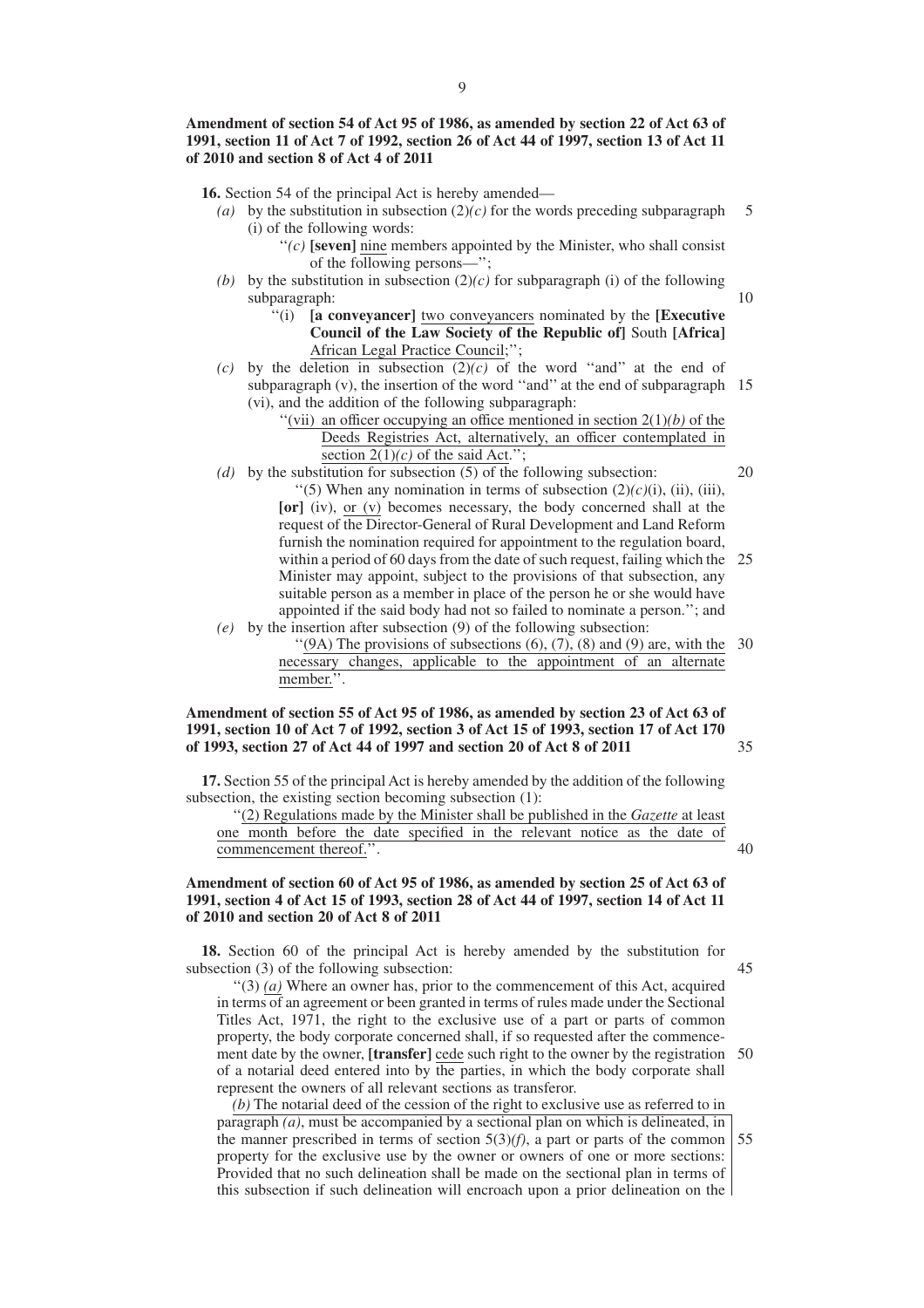sectional plan of a part of the common property for the exclusive use by one or more of the owners.".

## **Short title and commencement**

**19.** This Act is called the Sectional Titles Amendment Act, 2020, and comes into 5operation on the date of publication in the *Gazette*.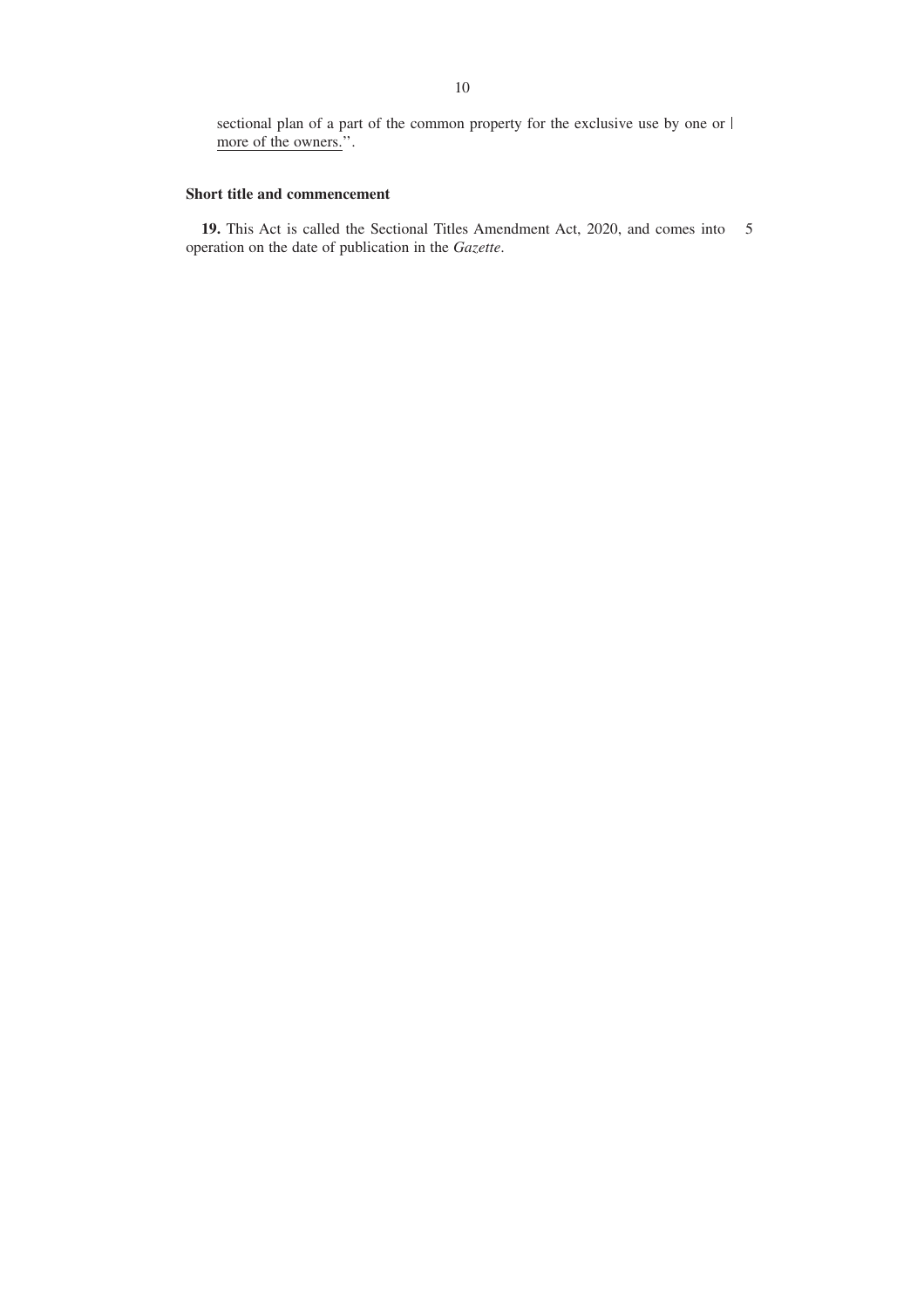## **MEMORANDUM ON THE OBJECTS OF THE SECTIONAL TITLES AMENDMENT BILL, 2020**

#### **1. OBJECTS OF BILL**

The Sectional Titles Amendment Bill, 2020 (''the Bill''), seeks to amend the Sectional Titles Act, 1986 (Act No. 95 of 1986) (''the Act''), to—

- *(a)* amend certain definitions;
- *(b)* provide for the developer to answer questions put to the developer by the agents of the lessees;
- *(c)* provide that a certificate issued by an architect or a land surveyor must also comply with section 26(2) of the Spatial Planning and Land Use Management Act, 2013 (Act No. 16 of 2013) (''Spatial Planning and Land Use Management Act'');
- *(d)* further provide for the amendment of sectional plans in respect of exclusive use areas;
- *(e)* further provide for the amendment and cancellation of a sectional plan upon an order of the court;
- *(f)* provide for the noting of a title deed in respect of the lapsing of a reservation in terms of section 25;
- *(g)* provide for a lease of part of the common property with the consent of the holders of registered real rights;
- *(h)* amend the provisions relating to the alienation of common property;
- *(i)* further provide for the cancellation of a mortgaged section and mortgaged exclusive use area;
- *(j)* also provide for a developer to submit a plan for subdivision or consolidation to the Surveyor-General for approval to subdivide, consolidate and to extend a section;
- *(k)* extend the registration of subdivision of a section, the consolidation of sections, and the extension of sections to a developer;
- *(l)* provide for the filing of replacement documentation in respect of lost or destroyed documentation;
- *(m)* amend the provisions relating to the extension of a scheme;
- *(n)* amend the provisions relating to participation quotas of sections;
- *(o)* regulate the membership of the sectional titles regulations board;
- *(p)* amend the transitional provision; and
- *(q)* provide for matters connected therewith.

## **2. CLAUSE BY CLAUSE ANALYSIS**

#### **2.1 Clause 1**

- 2.1.1 Clause 1 seeks to amend section 1 of the Act.
- 2.1.2 The current wording of the definition of ''exclusive use area'' makes reference to the exclusive use by only the ''owner or owners of one or more sections''. The definition can also be interpreted in a manner which may exclude any person other than the owner from using the exclusive use area, such as a lessee, usufructuary or even the owner's spouse or other member of the owner's household. The proposed amendment in clause 1*(a)* of the Bill aims to clarify the position.
- 2.1.3 The definition of ''Sectional Titles Schemes Management Act'' incorrectly makes reference to it being a 2010 Act. The proposed amendment in clause 1*(b)* of the Bill corrects the citation of the ''Sectional Titles Schemes Management Act''.

### **2.2 Clause 2**

Clause 2 seeks to amend section 4 of the Act, which deals with the approval of development schemes and provides for the developer to have a meeting with every lessee of a building in instances where part of such building is to be wholly or partially let for residential purposes. Section 4(3)*(b)* provides for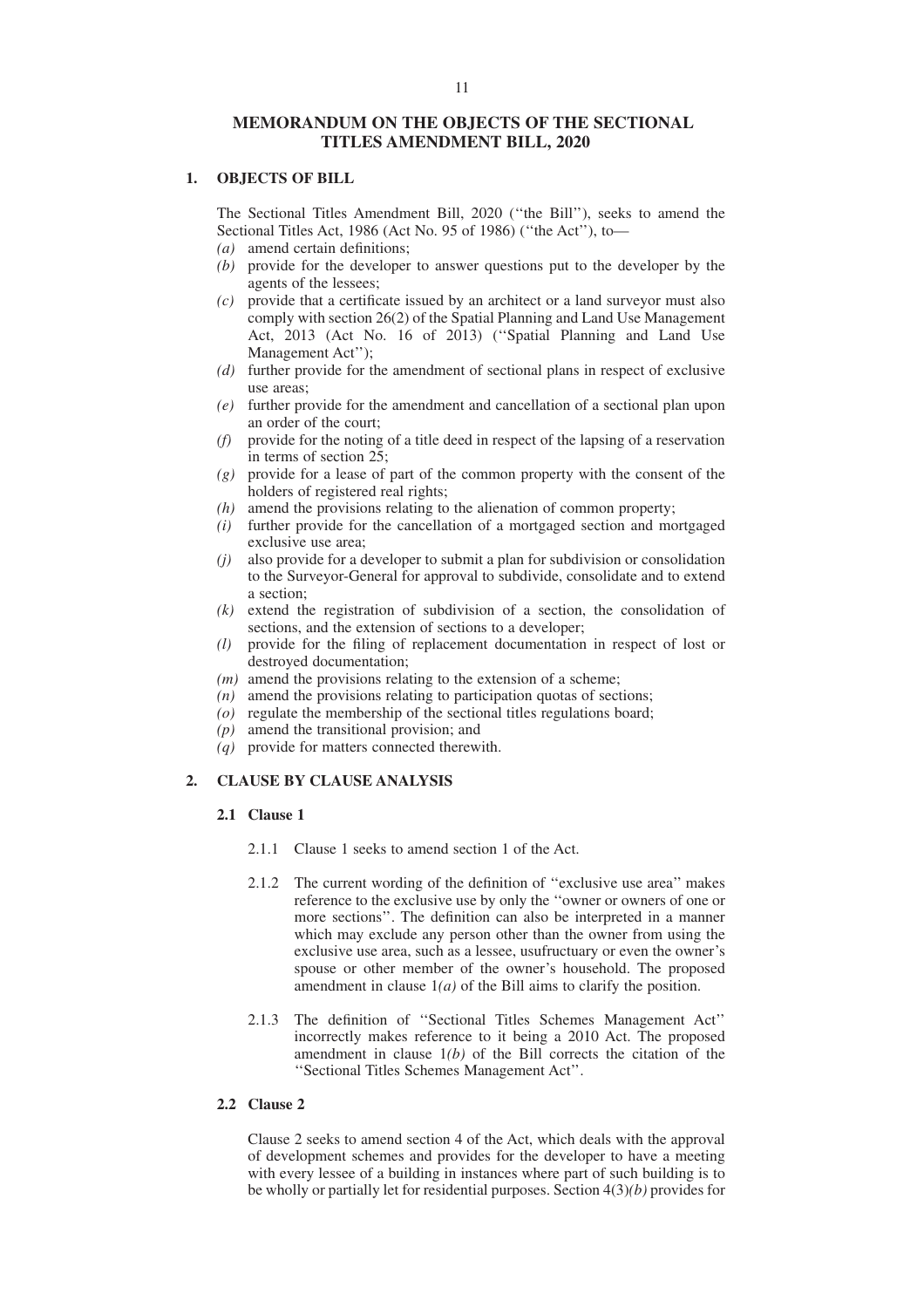the developer to answer all reasonable questions of lessees that are present at such meeting. A need has been identified to also provide for a lessee's representative to act on behalf of such a lessee in instances where a lessee is absent from a meeting.

#### **2.3 Clause 3**

Clause 3 seeks to amend section 7 of the Act, which deals with the approval of the draft sectional plans by Surveyors-General and provides, amongst other things, for the submission of a certificate by an architect or land surveyor stating that the proposed division into sections and common property is not contrary to any operative town planning scheme. However, the interpretation of section  $7(2)(a)$  is ambiguous and difficult to interpret, and the certificate is usually submitted without the architect or land surveyor giving any thought or consideration to its implications. The amendment proposed in clause 3 seeks to address the situation by providing that an architect or a land surveyor must comply with the provisions of section 26(2) of the Spatial Planning and Land Use Management Act.

### **2.4 Clause 4**

- 2.4.1. Clause 4 seeks to amend section 14 of the Act, which deals with the amendment and cancellation of sectional plans.
- 2.4.2. Section 14 only provides for matters pertaining to sections that are affected by incorrect sectional plans. A need also exists to extend the ambit of section 14 to include exclusive use areas that are affected by incorrect sectional plans. The amendments proposed in clauses 4*(a)* and *(b)* of the Bill seek to address the situation.
- 2.4.3. Section 14(8) of the Act provides for the cancellation of a sectional plan by a court order. The proposed amendment seeks to clarify the position in instances where a body corporate is in existence and the court makes an order for the cancellation of the sectional plan.

#### **2.5 Clause 5**

Clause 5 seeks to amend section 15B of the Act, which provides for the registration of the transfer of ownership in a sectional title scheme. Section 15B of the Act is silent on the noting of the lapsing of a right reserved in terms of section 25(1) of the Act. The addition of subsection 1*(e)*, as proposed in clause 5 of the Bill, seek to provide for the noting of the relevant title deed upon application by the developer, or by the body corporate in instances where the developer is no longer in existence.

## **2.6 Clause 6**

- 2.6.1. Clause 6 seeks to amend section 17 of the Act, which deals with the alienation and letting of the common property. In terms of section  $17(4)(b)$ , the registrar shall not register a lease over land which forms part of the common property, unless such lease is made subject to all the rights of the owner of the section. Section 17 does not provide for the lease to be subjected to the rights of holders of real rights in terms of sections 25 and 27. The amendment of section 17(4)*(b)*, as proposed in clause 6*(a)* of the Bill, seeks to give effect to this.
- 2.6.2. Section 17(4B) provides for the alienation of a portion of the common property on which an exclusive use area or part thereof is registered. However, registration of the transfer of the common property can only be affected after cancellation of the exclusive use area, or the part thereof, that is situated on the common property that is to be transferred. The Act does not provide for dealings with a part of an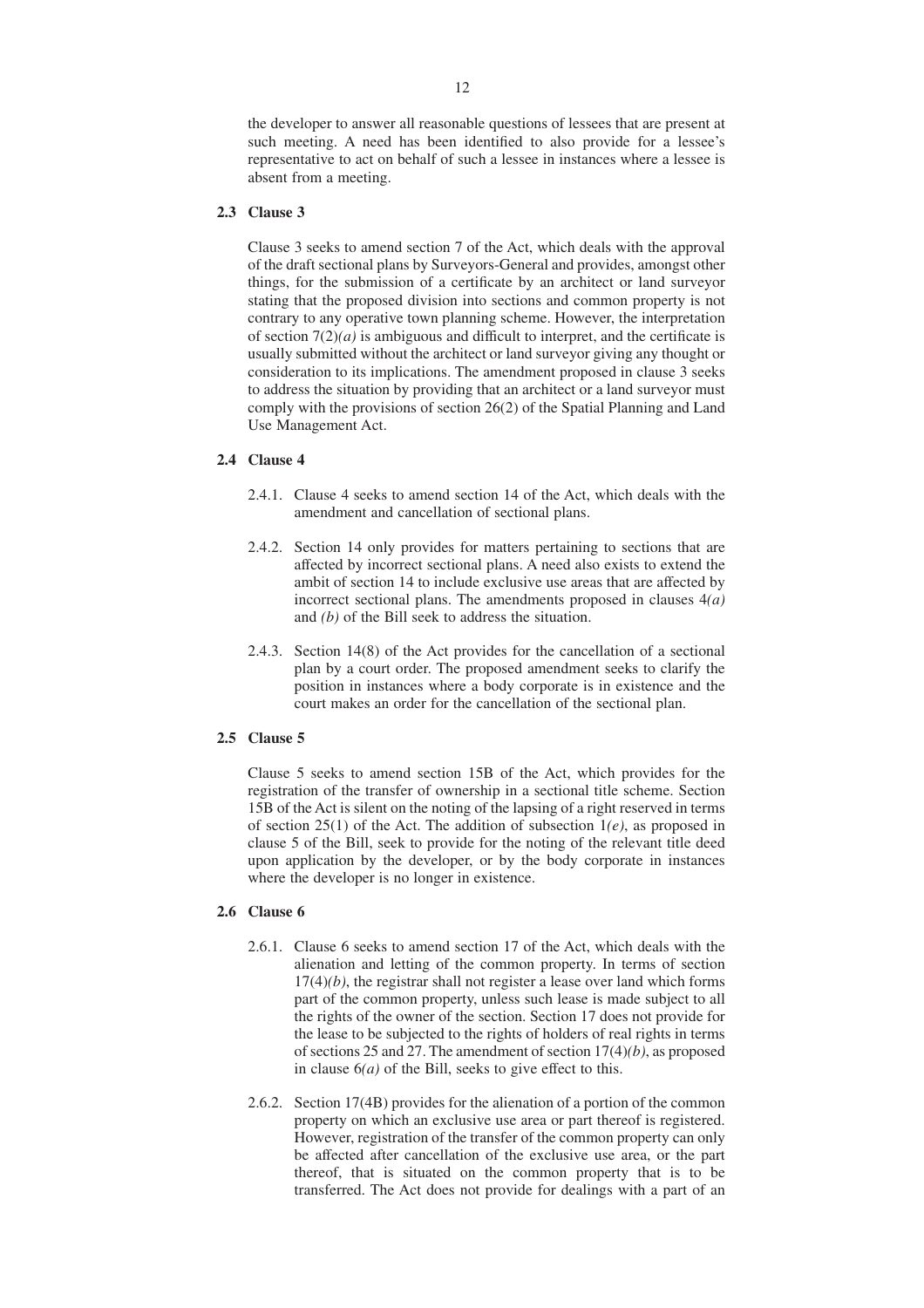exclusive use area. The proposed amendment of section 17(4B)*(a)* and *(b)*, as contained in clause 6*(b)* of the Bill, seeks to rectify the position.

2.6.3. The amendment proposed to section 17(4C), as contained in clause  $6(c)$  of the Bill, is consequential to the amendment of section 17(4B), referred to in paragraph 2.6.2.

## **2.7 Clause 7**

Clause 7 seeks to amend section 18 of the Act which makes the provisions of sections 56 and 57 of the Deeds Registries Act, 1937 (Act No. 47 of 1937), applicable with the transfer of a mortgaged unit and mortgaged common property, and the cession of a mortgaged lease of a unit and mortgaged real right over a unit. The said section, however, is silent in respect of the cancellation, under section 17, of a mortgaged section, exclusive use area, and real rights of extension. Clause 7 seeks to provide for the necessary inclusion.

## **2.8. Clause 8**

Section 21 of the Act provides for the approval of sectional plans for the subdivision and consolidation of sections. Section 21 does not provide for a developer, prior to the establishment of the body corporate, to cause a land surveyor or architect to submit a draft sectional plan of subdivision or consolidation, as the case may be, to the Surveyor-General for approval. Clause 8 seeks to insert section 21(1A) in the Act, to provide for a developer, prior to the establishment of the body corporate, to cause a land surveyor or architect to submit a draft sectional plan of subdivision or consolidation, as the case may be, to the Surveyor-General for approval.

### **2.9 Clause 9**

- 2.9.1. Clause 9 seeks to amend section 22 of the Act, which deals with the registration of a subdivision of a section. The proposed insertion of sections 22(1A) and 22(2A), seeks to provide for a developer to apply for the registration of a sectional plan of subdivision of a section, prior to the establishment of a body corporate.
- 2.9.2. Section 22(5) provides for the endorsement of deeds that have been registered against the title deed of the section in order to reflect such subdivision. However, section 22(2) that provides for the lodgement of the relevant title deeds for purposes of endorsement, omits reference to the lease. Clause 9 seeks to insert section  $22(2)(cA)$  in order to provide for the inclusion of a lease.
- 2. 9.3. Clauses 9*(c)* and *(d)* seeks to amend section 22(2)*(d)* and delete section 22(2)*(e)* of the Act. Section 22(2)*(d)* of the Act provides for the issuing of certificates of registered sectional titles in favour of the persons entitled thereto in terms of a partition agreement. However, the correct position upon subdivision is for the certificates of registered sectional title to be issued in the names of the joint owners of the original unit. Partition transfers may then be registered subsequent to the issuing of the certificate of registered sectional titles.

## **2.10 Clause 10**

2.10.1 Section 23 of the Act deals with the registration of a consolidation of sections. Clause 10 seeks to amend section 23 of the Act, by inserting sections 23(1A) and 23(2A) in order to provide for a developer, prior to the establishment of the body corporate, to apply for the registration of a sectional plan of consolidation of two or more sections.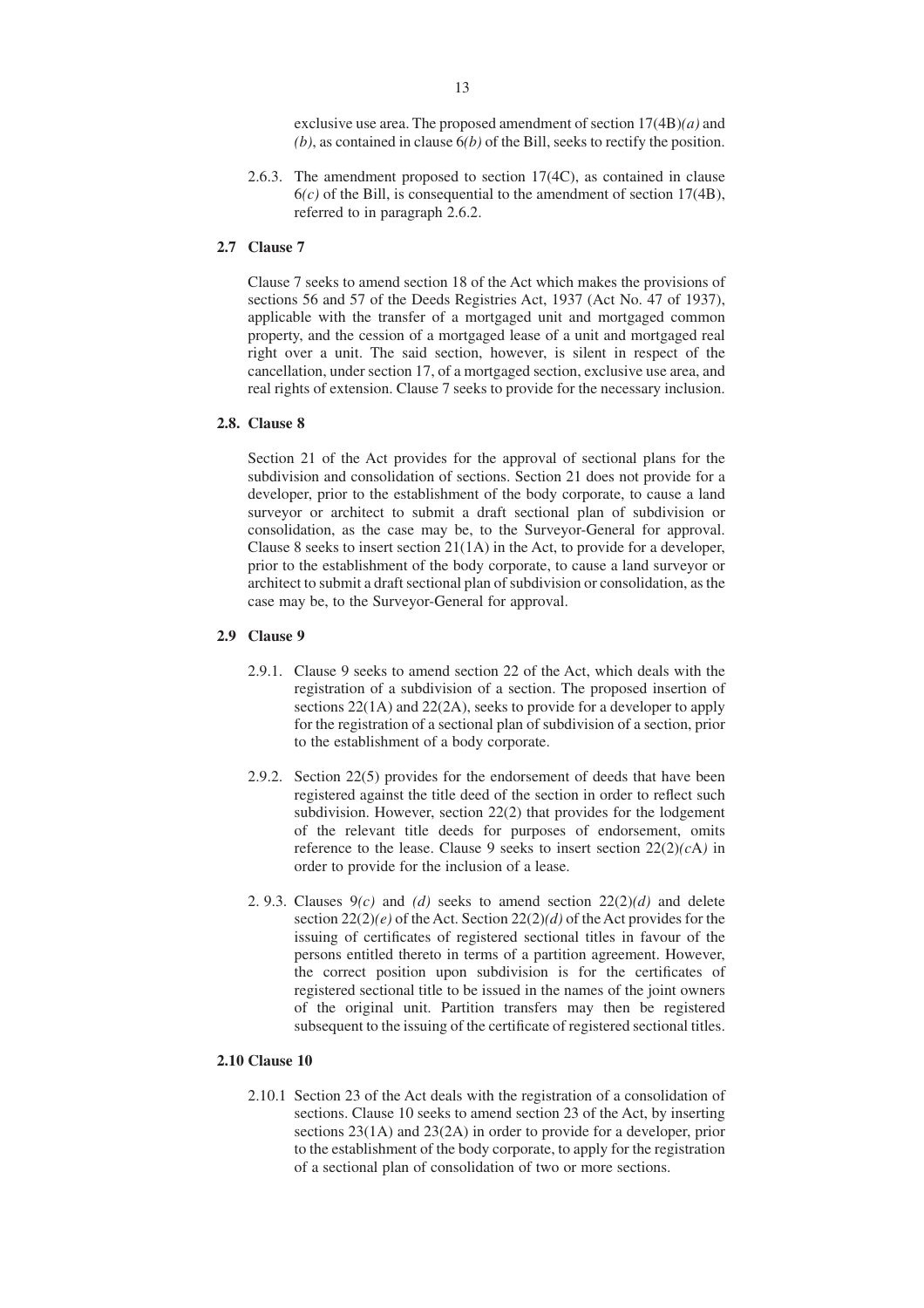2.10.2 Section 23(2) of the Act provides for the endorsement of deeds that have been registered against the title deed of the section to reflect such consolidation. Clause 10 seeks to amend section 23(2) of the Act, by inserting section  $23(2)(c)$ , in order to provide for the lodgement of the relevant title deeds for purposes of endorsement, to include the reference to the lease.

#### **2.11 Clause 11**

- 2.11.1 Clause 11 seeks to amend section 24 of the Act, which deals with the registration of an extension of a section in a scheme.
- 2.11.2 The proposed insertion of sections 24(3A) and 24 (6AA) seeks to provide for a developer, prior to the establishment of the body corporate, to cause a land surveyor or an architect to submit a draft sectional plan of extension of a section, to the Surveyor-General for such approval.
- 2.11.3 Clause 11 also seeks to amend section 24(6) of the Act, which provides for the documentation that must accompany an application to the registrar for the registration of a sectional plan of extension of a section, by including a lease in the list of documentation that must accompany the said application.

## **2.12 Clause 12**

- 2.12.1 Clause 12 seeks to amend section 25 of the Act, which deals with the extension of a scheme by the addition of sections and exclusive use areas.
- 2.12.2 Section 25(2) of the Act provides for the filing in a deeds registry of, amongst others, a plan to scale showing the part of the common property affected by the reservation to extent the scheme, a plan to scale showing the manner in which buildings are to be subdivided into sections and exclusive use areas, and a schedule indicating the estimate participation quotas of all the sections. The proposed insertion of section  $25(2A)$ , seeks to provide for replacement documentation to be filed in instances where such documentation has been lost or destroyed.
- 2.12.3 Section 25(5A)*(a)* of the Act only makes reference to the inclusion of a unit in the relevant sectional title register. Clause 12 seeks to amend section 25(5A)*(a)*, to also include an exclusive use area.
- 2.12.4 Section 25(6) of the Act provides for a body corporate to apply for the extension of a scheme in instances where no reservation was made by a developer in terms of section 25(1), or if such a reservation was made, and had lapsed. Such a right may be exercised by the body corporate with the written consent of all the members of the body corporate and bondholders of all units in the scheme. The proposed amendment to section 25(6) seeks to insert a proviso that the body corporate shall only exercise or alienate or transfer such right with the written consent of all the members of the body corporate, the mortgagees of the units and real rights over the units, and the holders of registered real rights over the units in the scheme and who shall not withhold such consent without good cause in law.
- 2.12.5 The proposed amendments of sections  $25(10)(c)$  and  $25(10)(dA)$  of the Act, seeks to eliminate the duplication in sections  $25(10)(c)$  and section  $25(10)(dA)$ , which provides for the lodgement and endorsement of mortgage bonds registered against the certificate of real right of extension.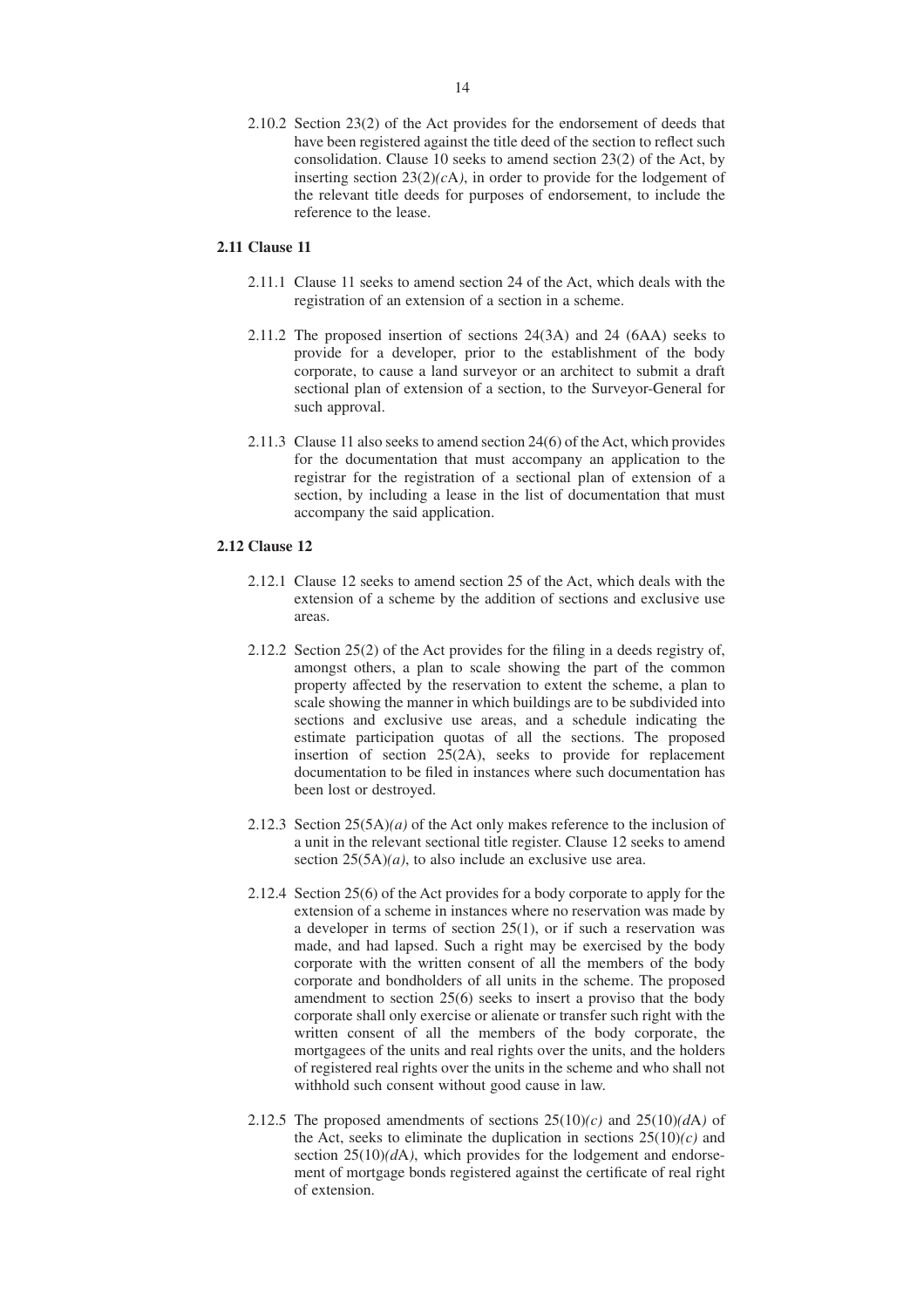#### **2.13 Clause 13**

Clause 13 seeks to amend section 26 of the Act, which deals with the extension of schemes by the addition of land to the common property. Clause 13 seeks to provide for the addition of subsections (8) and (9), in order to provide for a developer, prior to the establishment of the body corporate, to apply for the registration of a plan of extension of the common property.

### **2.14 Clause 14**

Clause 14 seeks to amend section 27 of the Act, by the insertion of subsection (5A), in order to make it possible for a developer, prior to the establishment of the body corporate, to cancel its rights to the exclusive use of parts of the common property. The Act is silent in respect of the cancellation of rights to exclusive use by developers.

### **2.15 Clause 15**

Clause 15 seeks to amend section 32 of the Act, which deals with the participation quotas of sections. Sections 32(1) and (2) contain provisions pertaining to the determination of participation quotas and make such provisions subject to section 48 of the Act. Section 48 of the Act has been repealed by the Sectional Titles Schemes Management Act, 2011 (Act No. 8 of 2011). Clause 15 seeks to substitute the reference to section 48 of the Act, with the reference to section 17 of the Sectional Titles Schemes Management Act.

### **2.16 Clause 16**

- 2.16.1 Clause 16 seeks to amend section 54 of the Act. The Executive Council of the Law Society of the Republic of South Africa ('LSSA') nominates one conveyancer for appointment by the Minister as member of the Sectional Titles Regulations Board. However, the LSSA is represented by two conveyancers on the Deeds Registries Regulations Board, established in terms of section 9 of the Deeds Registries Act. The amendment of section 54(2)*(c)*(i), in clause 16*(b)* of the Bill is necessary and is in line with the provisions of section 9 of the Deeds Registries Act. The amendment in clause 16*(a)* is consequential to the amendments proposed in clauses 16*(b)* and *(c)*.
- 2.16.2 There is a need for a representative of the board to have practical knowledge on matters pertaining to the registration of sectional title units and the opening of sectional title registers. The insertion of section  $54(2)(c)$ (vii) as proposed in clause  $16(c)$  seeks to address this matter by providing for the appointment of a registrar of deeds, deputy registrar of deeds, or assistant registrar of deeds with the necessary practical knowledge, as the ninth member of the board. The amendment is also in line with the provisions of section 9 of the Deeds Registries Act.
- 2.16.3 Section  $54(2)(c)(i)$  of the Act refers to the Executive Council of the Law Society. Section 118 of the Legal Practice Act, 2014 (Act No. 28 of 2014) (''LPA''), commenced on 1 November 2018. Section 4 of the LPA established the South African Legal Practice Council whose objects include the promotion and protection of the public interest as well as to regulate all legal practitioners. Section 118 of the LPA provides for the interpretation and reference to certain laws, subject to the provisions of the LPA. Section 118*(e)* of the LPA also provides that a reference to the Law Society of South Africa made in any law repealed by the LPA must be construed as a reference to the South African Legal Practice Council. Although the Act is not repealed by the LPA, we have substituted the reference to the Executive Council of the Law Society with the South African Legal Practice Council as established in the LPA.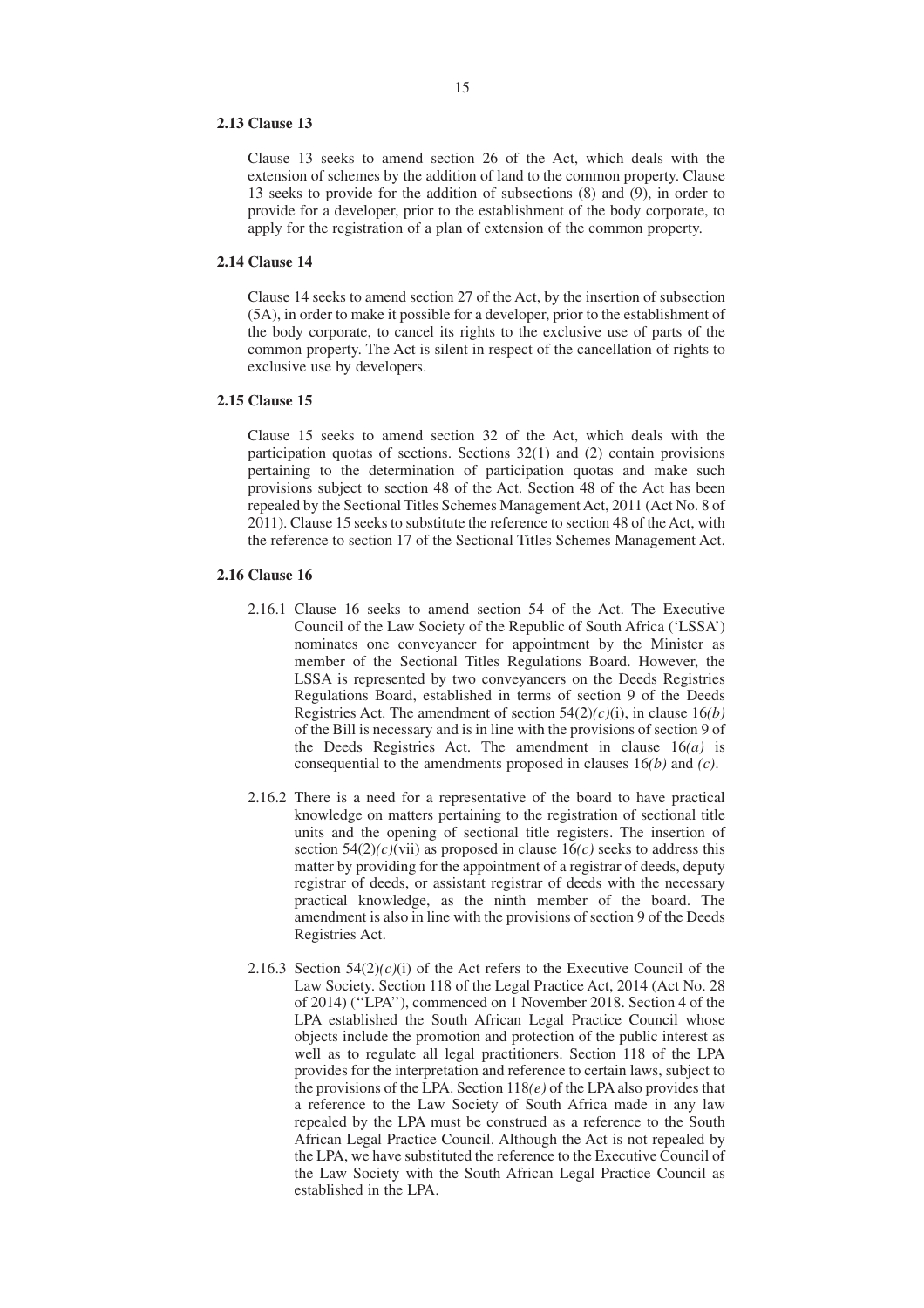- 2.16.4. The amendment of section 54(5), as proposed in clause 16*(d)*, is consequential to the amendment of section 54(2)*(c)*.
- 2.16.5. The conditions applicable to the appointment of members of the board must also apply to the appointment of alternate members of the board. The insertion of section 54(9A) as proposed in clauses  $16(e)$  is a necessary step.

#### **2.17 Clause 17**

Clause 17 seeks to provide for the addition of section 55(2) in order to provide for Regulations to be published in the *Gazette* at least one month before the date specified in the relevant notice as the date of commencement thereof.

#### **2.18 Clause 18**

Clause 18 seeks to amend section 60 of the Act which deals with savings and transitional provisions in respect of transactions registered in terms of the Sectional Titles Act, 1971 (Act No. 66 of 1971). Section 60 (3) provides for an owner who has acquired a right to the exclusive use of parts of the common property, to request the body corporate to transfer such right to the owner by means of a notarial deed. However, those rights were not delineated on the 1971 sectional plans; it was created in the rules. The body corporate cannot cede the rights without causing it to be delineated on the plans. The amendment of section 60(3), as proposed in clause 18 of the Bill, seeks to provide for the body corporate to have exclusive use areas depicted on sectional plans and to cede it to the relevant owners.

#### **2.19 Clause 19**

Clause 19 contains the short title.

## **3. FINANCIAL IMPLICATIONS FOR STATE**

None.

## **4. DEPARTMENTS/ BODIES/ PERSONS CONSULTED**

The Law Society of South Africa The South African Council for the Architectural Profession The South African Council for Professional and Technical Surveyors Banking Association of South Africa The Institute of Estate Agents of South Africa The National Association of Managing Agents

## **5. CONSTITUTIONAL IMPLICATIONS**

None.

## **6. COMMUNICATION IMPLICATIONS**

To be undertaken by the Department of Agriculture, Land Reform and Rural Development.

## **7. PARLIAMENTARY PROCEDURE**

- 7.1 Parliament is vested with national legislative authority and has the legislative authority to enact the Bill.
- 7.2 In *Tongane v Minister of Agriculture and Land Affairs,* 2010 (6) SA 214 (CC), the Constitutional Court ruled on the test to be used when tagging a Bill. The Court held in paragraph 70 of that judgment, that the ''test for determining how a Bill is to be tagged must be broader than that for determining legislative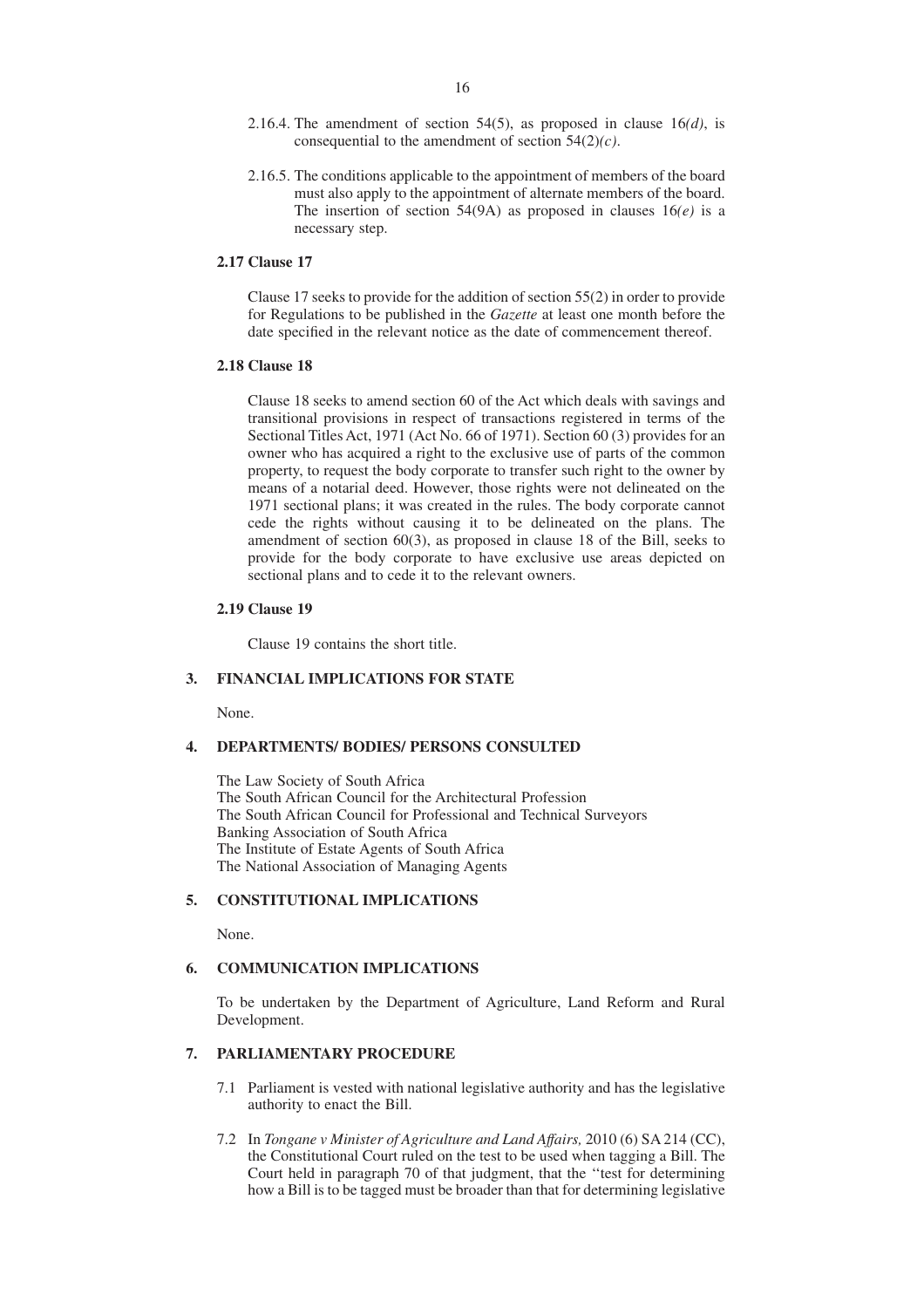competence''. The Court held that the tagging test focuses on all provisions of the Bill in order to determine the extent to which they substantially affect functional areas listed in Schedule 4 to the Constitution, and not on whether any of its provisions are incidental to its substance.

- 7.3 We have considered all the provisions in the Bill in light of Schedule 4 and 5 to the Constitution, and found that the purpose and effect of the Bill does not in a substantial manner deal with any of the matters listed in Schedule 4 or 5 to the Constitution. The primary objective of the Bill is to further provide for matters pertaining to sectional titles and the registration thereof.
- 7.4 The State Law Advisers and the Department of Rural Development and Land Reform are of the opinion that this Bill must be dealt with in accordance with the procedure established by section 75 of the Constitution, since the Bill does not in a substantial measure pertain to matters listed in Schedules 4 and 5 to the Constitution.
- 7.5 The State Law Advisers and the Department of Rural Development and Land Reform are of the opinion that it is not necessary to refer this Bill to the National House of Traditional Leaders in terms of section 18(1)*(a)* of the Traditional Leadership and Governance Framework Act, 2003 (Act No. 41 of 2003), since it does not contain provisions pertaining to customary law or customs of traditional communities.